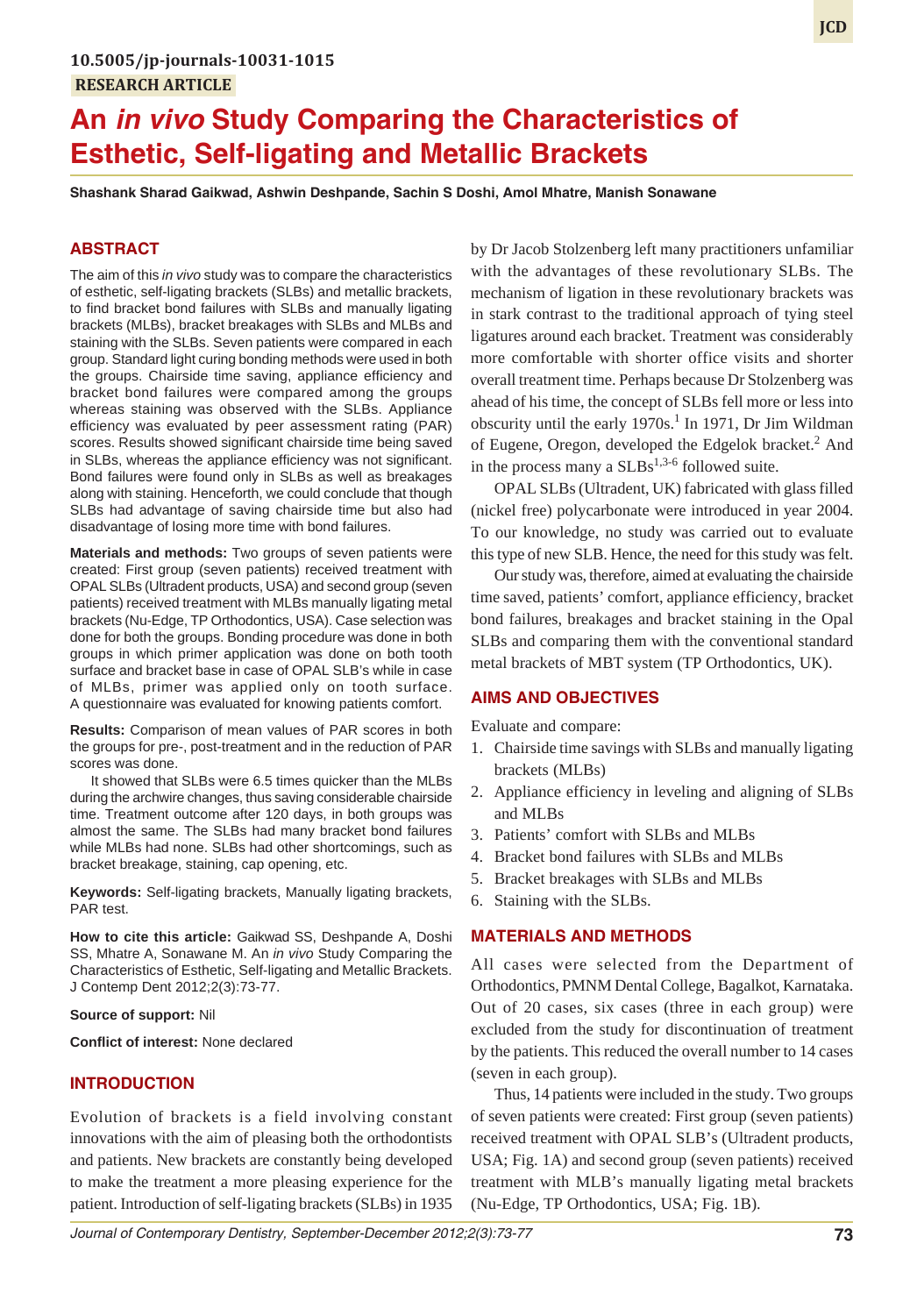Case selection criteria were done for both the groups:

- Age of 15 to 25 years
- A minimum score of 10 on peer assessment rating (PAR)
- No history of trauma to the orofacial region
- No history of orthognathic surgery and/or previous orthodontic treatment
- No known congenital craniofacial anomaly
- Treatment plan required no extractions.

Bonding procedure for the conventional MLBs involved (Fig. 2):

- *1st step:* Etching
- *2nd step:* Primer application on tooth surfaces only
- *3rd step:* Adhesive on bracket base.

Bonding procedure for the OPAL SLBs involved (Figs 3A to C):

- *1st step:* Etching
- *2nd step:* Primer application on both tooth surface and bracket base
- *3rd step:* Adhesive on bracket base.

Various parameters were evaluated as below:

1. *Chairside time evaluation:* Only one operator, operated, having no prior experience in the usage of both the bracket systems. In both the groups, the time required to remove and replace the archwire in either the maxillary and mandibular arch from the right second premolar to the left second premolar was noted. The time recorded was solely related to the removal or replacement of the ligature tie and did not involve manipulation of the archwire. The time was recorded using a stopwatch which was recorded by a trained staff. The operator announced the start and completion of upper and lower archwire removal and placement and

the time taken was noted. This time data was divided by the number of brackets present to calculate the average time taken for each bracket.

- 2. *Appliance efficiency (in leveling and aligning):* The PAR scores were included as a matching criterion in this study for two reasons. Firstly, this score has a relationship with treatment complexity and secondly, this measure can be used to record the severity of malocclusion at any stage of treatment and thus provide a measure of quality of treatment.7, 8 These scores were measured using PAR ruler. The PAR score was calculated prior to start of treatment on the study models of each patient. The differences between the scores were used to evaluate the efficiency of both the groups.
- 3. *Bracket bond failures:* Number of bracket bond failures in both groups was noted. Bond failures at the time of archwire placement and due to occlusal prematurities were not counted.
- 4. *Breakage of the brackets:* Breakages in the bracket wings, cap was evaluated in comparison with the ligating metal brackets.
- 5. *Staining of the SLBs:* The change in the color of the brackets was evaluated only in SLB group.

Questionnaire was used to evaluate patient's comfort:

- Did the brackets cause discomfort or irritation to you?
- Did you feel embarrassing or uncomfortable to sport the braces in your mouth at social places?
- Did your friends easily notice the braces in your mouth?
- When your wires were changed did you feel any pain to your teeth after the appointment?
- Did you find that tooth brushing and oral hygiene was a greater confront?



**Fig. 1A:** Opal self-ligation brackets (Ultradent products, USA)



**Fig. 1B:** Manually ligating brackets (Nu-Edge, TP orthodontics, USA)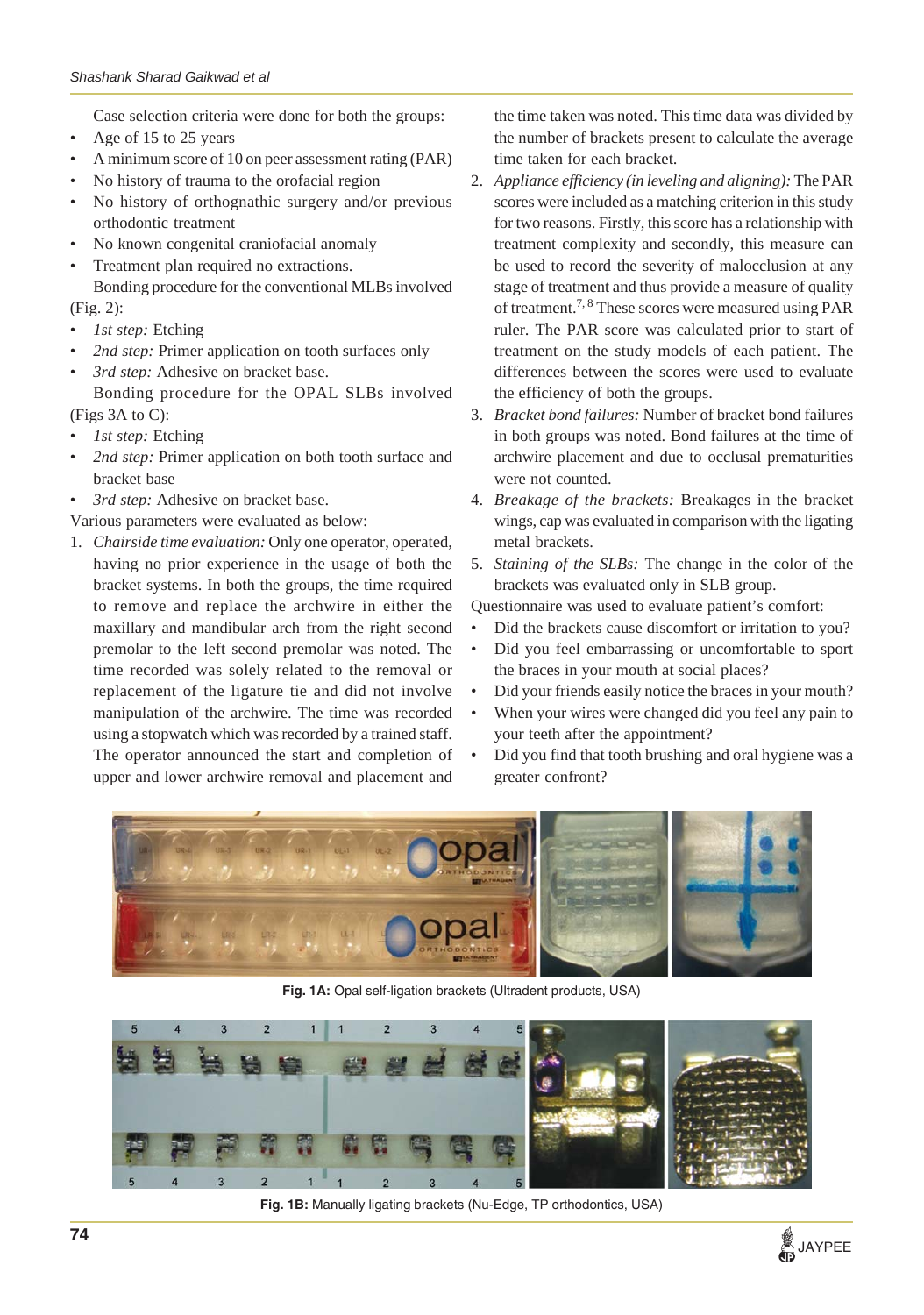• Was your chairside appointment long or short?

*Opal bracket cap opening:* A gentle insertion of 'Opal Key' bracket opening instrument into the space between bracket base and closed bracket cap and rotation of the instrument handle lifts opens the cap (Fig. 4).

## **DISCUSSION AND RESULTS**

A total of seven patients were examined in both the groups (SLB and MLB), for comparing the chairside time saved by the operator, comparing the bracket bond failures in both the groups, comparing the breakages with the wings and cap of the brackets and observe changes in the color of the brackets for staining.

The results of various parameters are presented as follows:

1. *Chairside time saving for archwire changes:* On placement of archwires it was found that SLBs was nearly (8.92) 9-fold less compared to the MLBs while on removal of archwires it was found that SLBs required only one-third the time taken by MLBs. It was found that overall procedure took 6.5 times less with SLBs (Graph 1).



**Fig. 2:** Orthosource phosphoric acid etchant (37%), python sealant and light cure composite paste



**Figs 3A to C:** (A) Opal bond, (B) Opal prime and (C) Opal ultra etch **Fig. 4:** Opal bracket cap opening

These findings are in agreement with the studies done by Hanson, Damon, Majjer and Smith.<sup>3,5,9</sup>

2. *Appliance efficiency (in leveling and aligning):* The mean and SD were calculated in both the groups for the pre- [mean:  $22.8571 \pm 7.0102$  (SLB) and 19.0000  $\pm$ 5.0662 (MLB)] and post-treatment [mean:  $9.4286 \pm$ 4.1173 (SLB) and  $8.0000 \pm 2.4495$  (MLB)] percentage reductions in PAR scores after a period of 120 days of the leveling and aligning stage. Paired Students t-test was used at 0.01% level to determine statistical significance of percentage reductions in PAR scores in SLB and MLB.

An unpaired Students t-test was done to find the statistical significant difference between the groups. The pretreatment ( $t = 1.1799$  and  $p = 0.4455$ ) as well as percentage reduction in PAR scores  $(t = 1.0251)$  and  $p = 0.3255$ ) of SLB and MLB groups at 5% level revealed no statistically difference between both the groups (Graph 2).

Our findings are in agreement with Dobrin who has shown that conventional plastic brackets have poor efficiency due to their deformation.<sup>10</sup> Dobrin showed conventional plastic brackets have poor efficiency due to their deformation. But they are not in concurrence with the studies by Damon, Eberting, Straja and Tuncay and Harradine.

The efficiency of metal SLBs is better than the plastic SLBs as the latter could fail:

- Rigidity,
- Wear resistance of the tab on the cap which secures the wire into slot, and
- Secure locking of the cap into its right place.
- 3. *Patients comfort:* The 6-question survey was done. Unpaired Student's t-test (Graphs 3 and 4).
	- a. Did the brackets cause discomfort or irritation to you?

A higher percentage of discomfort was noticed in MLB group than in SLB group.



*Journal of Contemporary Dentistry, September-December 2012;2(3):73-77* **75**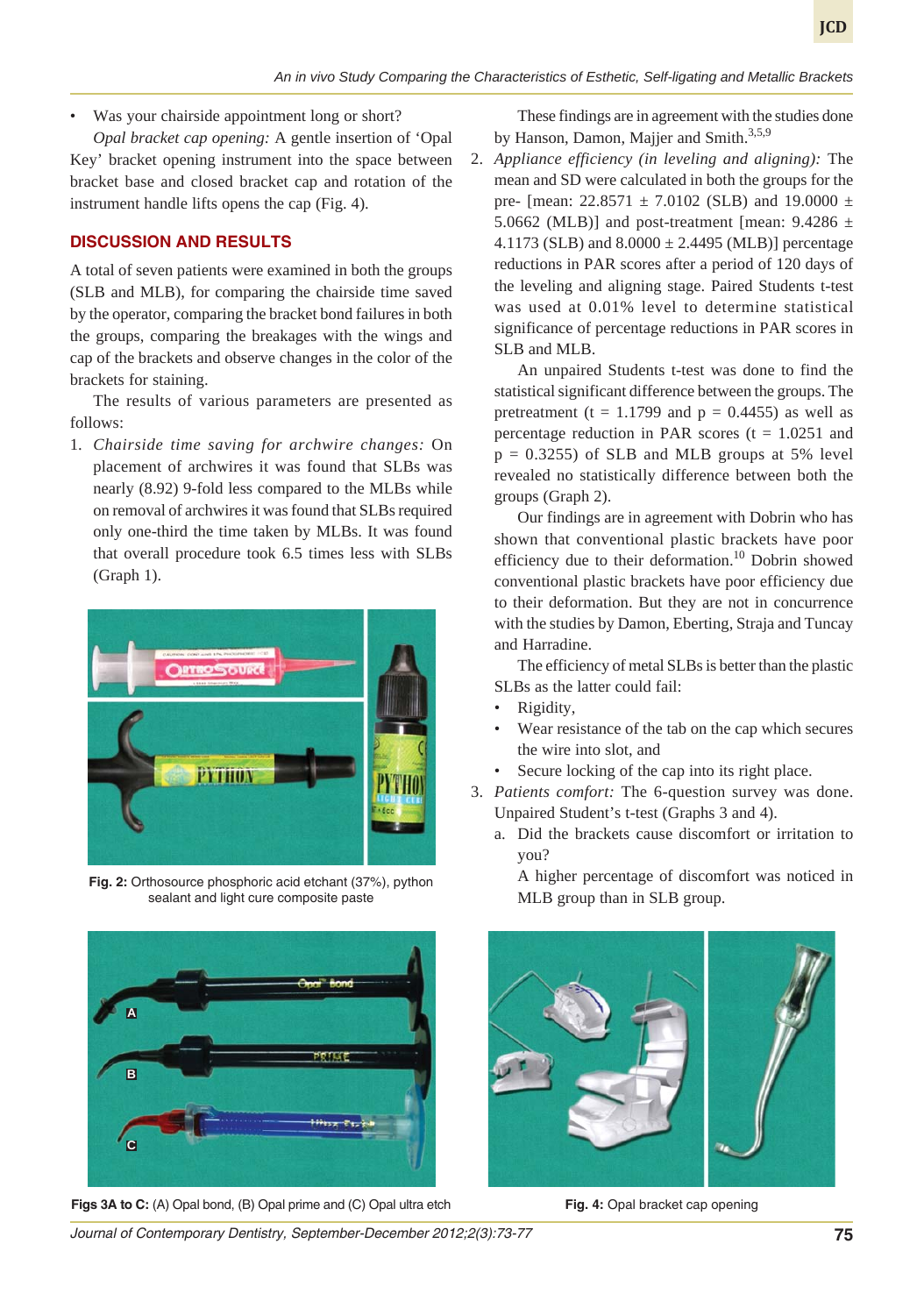Not significant statistically. It suggests that equally comfortable to the patients, similar findings were reported by Eberting, Straja and Tuncay.<sup>11</sup>

b. Did you feel embarrassing or uncomfortable to sport the braces in your mouth at social places?

Equal response was seen, equally less embarrassing contrary to general perception that 'a patient will be more uncomfortable wearing metal brackets than esthetic brackets.' This was so MLB group were esthetically not much concerned and were mentally prepared to wear such brackets.

- c. Did your friends easily notice the braces in your mouth? MLB group perceived their brackets visible whereas 57.14% in SLB group felt so, statistically significant  $(t = 2.8284$  and  $p = 0.0152$ ). The obvious rationale was MLBs having metallic color whereas SLBs having translucency hindered visibility.
- d. When your wires were changed did you feel any pain to your teeth after the appointment? Archwire changes elicited pain in majority of patients in MLB group (85.71%) and to a lesser percentage in the SLB group (57.1%).



**Fig. 5:** Opal SLBs, prior to usage (left), after 120 days of treatment (right)



**Graph 1:** Comparison of both the groups with respect to chairside time saving in removal, placement and its total

Not statistically significant (t = 1.1547 and  $p =$ 0.2707), indicating both the bracket systems cause pain on engagement of archwire.

This finding compares favorably with the observations of Eberting, Straja and Tuncay.<sup>11</sup>

e. Did you find that tooth brushing and oral hygiene was a greater comfort?

A total of 85.71% in MLB group were comfortable whereas 28.57% in SLB group were at ease in maintaining the oral hygiene, statistically significant  $(t = -2.4495$  and  $p = 0.0306$ ).

The difference could be due to the fact that SLBs are large, have complex design and made of color absorbing plastic.

f. Was your chairside appointment long or short? SLB group felt shorter appointment while MLB group thought it was longer, statistically highly significant (t =  $- 2.4495$  and p = 0.0306).

A 6.5-fold loss was seen in the chairside time for the MLB group.

- 4. *Bracket bond failures:* No statistical analysis performed was performed. No bond failures were seen in MLB group while 22 bond failures in SLB group were seen. Failures were at the bracket and resin interface. Poor strength was seen due to:
	- a. Inability of the primer to bond chemically with the base
	- b. Poor design of the bracket base which does not provide sufficient mechanical locking for the adhesive.
- 5. *Breakage of bracket:* No statistical analysis–no bracket breakage in the MLB group. Single cap breakage was noted in SLB group, which could be of significance as this is one in 138 brackets used. The inferior fracture resistances of plastic brackets could have lead for single cap breakage.